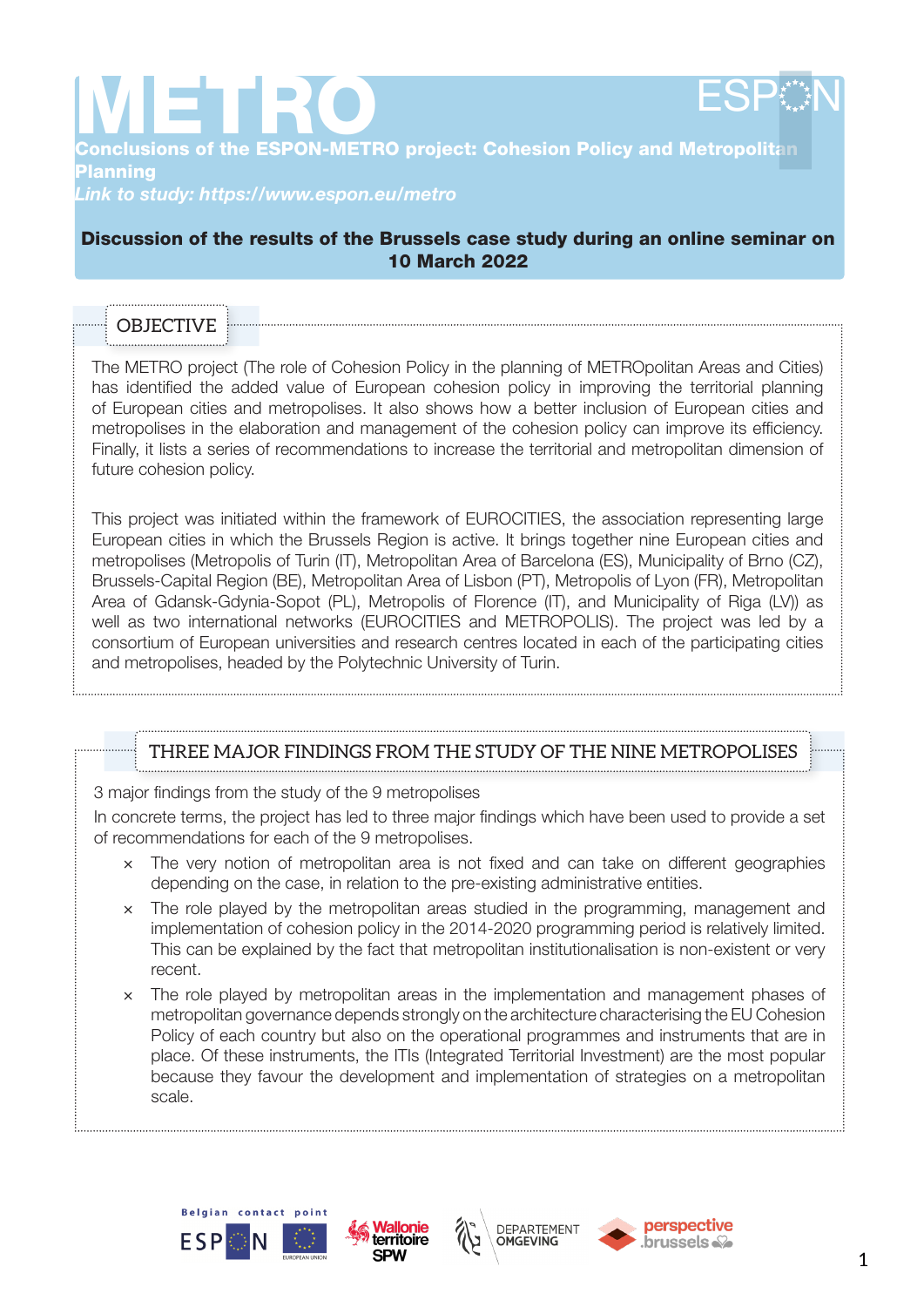A proposal for a typology has been made on the basis of various factors impacting on the relevance and effectiveness of the establishment of metropolitan governance (size of the cohesion funds allocated and pre-existence of metropolitan cooperation, among others). The potential of Cohesion Policy to create added value in the implementation of metropolitan policies in Brussels is rather limited because the coordination mechanisms to be put in place would have rather high indirect costs compared to the expected effects.

This typology has led to the proposal of global recommendations on the one hand, and recommendations specific to each city on the other. While the global recommendations are fairly transversal and universally applicable (recognise the role of metropolises in economic and territorial development, legislate and give them a status if appropriate, involve metropolises in the design of EU cohesion policy and entrust them with part of its management, introduce operational programmes on a metropolitan scale, strengthen tools such as ITIs, etc.), the local recommendations reflect the specificities of each city.

## MAIN RECOMMENDATIONS FOR THE BRUSSELS METROPOLIS

Thus, although there are planning tools with a territorial metropolitan scope within the Brussels-Capital Region (T.OP Noordrand, PRDD...), the recommendations for Brussels focus on the importance of cooperation between federated entities. This can be explained by the institutional structure of the state, the concentration of powers by the Regions and the weakness of Cohesion Policy funds favouring a metropolitan vision compared to regional budgets. From these observations, several avenues and recommendations specific to Brussels and its periphery aiming at the implementation of a policy with a metropolitan scope are possible:

- $\times$  The creation of a metropolitan governance, as the tools of the Cohesion Policy would have a greater impact if the notion of metropolitan area were officially recorded in the legislation.
- × The adoption within the federated entities of a more advanced cooperation between them in order to **develop strategies targeted on a metropolitan territory** that does not stop abruptly at the administrative borders (continuum of problems).
- $\times$  Using the Cohesion Policy as a lever to create a metropolitan governance in order to respond to territorial challenges common to all federated entities such as mobility, the carbon passive economy, housing problems or the management of an economic crisis.

### DISCUSSION BETWEEN BRUSEELS, WALLOON AND FLEMISH STAKEHOLDERS

The results of the study and the recommendations for Brussels were discussed on 10 March 2022 during a webinar bringing together some twenty public officials and researchers from Brussels, Wallonia and Flanders active in the fields of spatial planning and cohesion policy.

The participants agreed that the atypical case of Brussels implies that the process of metropolitan governance must be carried out in a pragmatic manner with the aim of establishing a climate of trust between actors. This trust is absolutely necessary before embarking on any objective to coconstruct metropolitan governance. Each entity must be a winner, together with the other partners. A wise choice would therefore be to implement the metropolisation process in a bottom-up **manner**, i.e. by identifying and financing local projects that can create a snowball effect at a higher